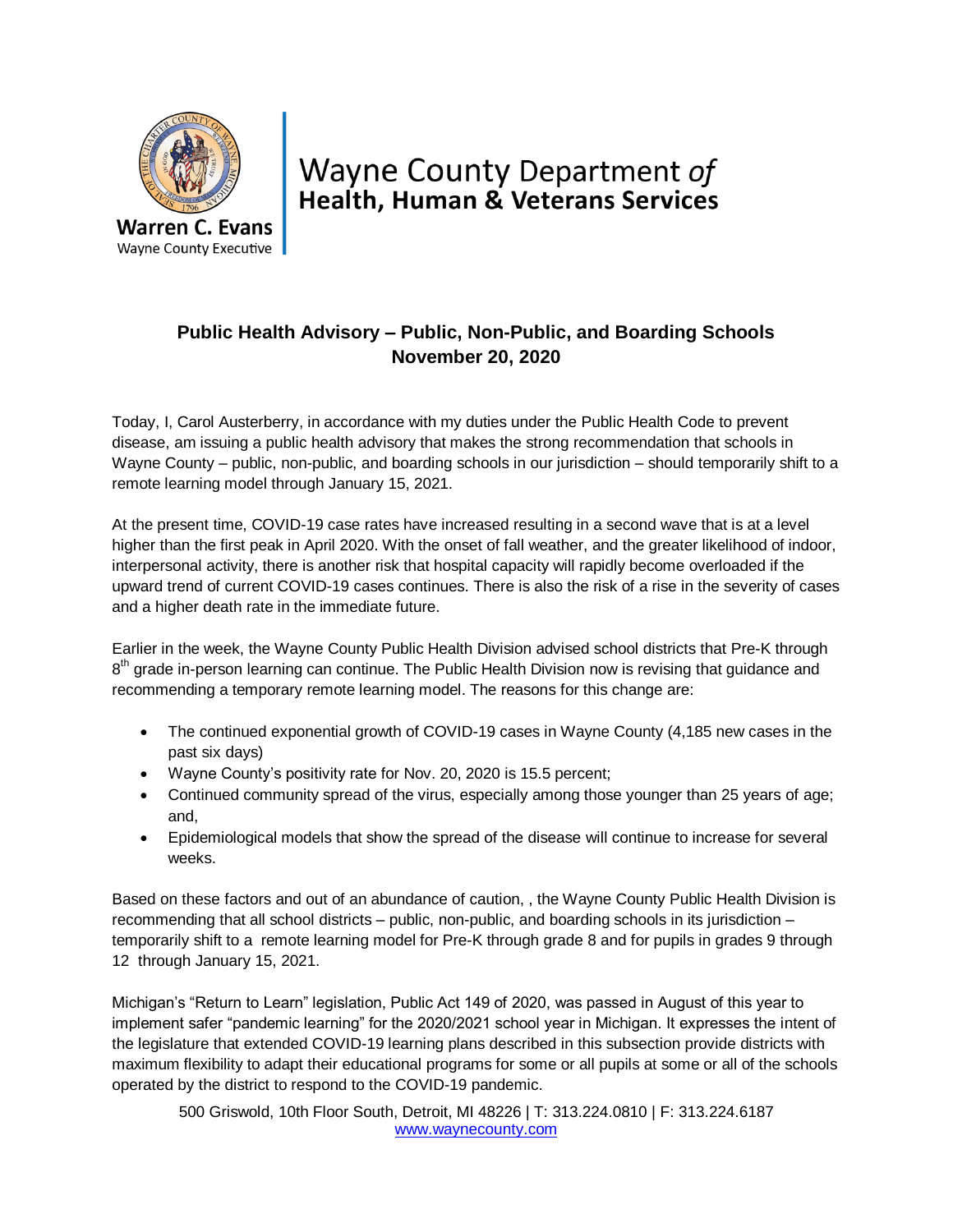## Public Act 149 of 2020 states:

*(g) A requirement that the district, in consultation with a local health department, as that term is defined in section 1105 of the public health code, MCL 333.1105, and district employees, develop districtwide guidelines concerning appropriate methods for delivering pupil instruction for the 2020-2021 school year that are based on local data that are based on key metrics. However, regardless of the guidelines developed under this subdivision, a determination concerning the method for delivering pupil instruction remains with the district. As used in this subdivision, "key metrics" means, at a minimum, all of the following: (i) The trend of COVID-19 cases or positive COVID-19 tests, hospitalizations due to COVID-19, and the number of deaths resulting from COVID-19 over a 14-day period. (ii) COVID-19 cases for each day for every 1 million individuals. (iii) The percentage of positive COVID-19 tests over a 4-week period. (iv) Health care capacity strength. (v) Testing, tracing, and containment infrastructure with regard to COVID-19.*

Public Act 149 of 2020 gives the local health department a consultative role to help local schools and school districts determine how to safely educate students during the COVID-19 crisis. It also provides information regarding key metrics detailed in the legislation, which supports the reasons for these recommendations.

The key metrics have been trending upwards, which is alarming with the exception of the increased testing capacity rate, which means more tests are available. Increased testing capacity improves the ability of the public health officials to identify and contain COVID-19 cases, thus slowing the transmission of the disease in our community.

The Wayne County COVID-19 transmission risk level published today alarmingly lists all communities in Wayne County in a Level E, which is the highest level possible for the transmission of COVID-19.

For the week of November 8 - November 14, 2020, the COVID-19 metrics for the schools are:

- 1. Total "Confirmed" Number of COVID-19 Cases Reported in Out-Wayne-County (excluding the City of Detroit): 3,794, which is 1,191 more than the previous week.
- 2. 7-Day Percent Positivity Rate in Out-Wayne-County (excluding the City of Detroit): 13.2 %, which is 3.0 % more than the previous week.
- 3. Hospital Occupancy Rate for Inpatient Beds in Wayne County (excluding the City of Detroit): 74% which is 2% lower than the previous week.
- 4. Hospital Occupancy Rate for ICU Beds in Wayne County (excluding the City of Detroit): 78%, which is 1% lower than the previous week.
- 5. Testing Capacity Rate in Out-Wayne-County (excluding the City of Detroit): 5,517 tests per million, which is 917 more than the previous week.

On November 15, 2020, the Michigan Department of Health and Human Services issued an Emergency Epidemic Order under MCL 333.2253, effective November 18, 2020, entitled "Gatherings and Face Mask Order," which includes a section pertaining to schools and extracurricular activities. Specifically, the Emergency Order states that "Gatherings at public, non-public and boarding schools for the purpose of conducting in-person instruction of pupils in Pre-K through grade 8 are permitted, subject to local health department and school district decisions on remote learning. Gatherings for the purpose of sports and extracurricular activities are prohibited."

500 Griswold, 10th Floor South, Detroit, MI 48226 | T: 313.224.0810 | F: 313.224.6187 www.waynecounty.com